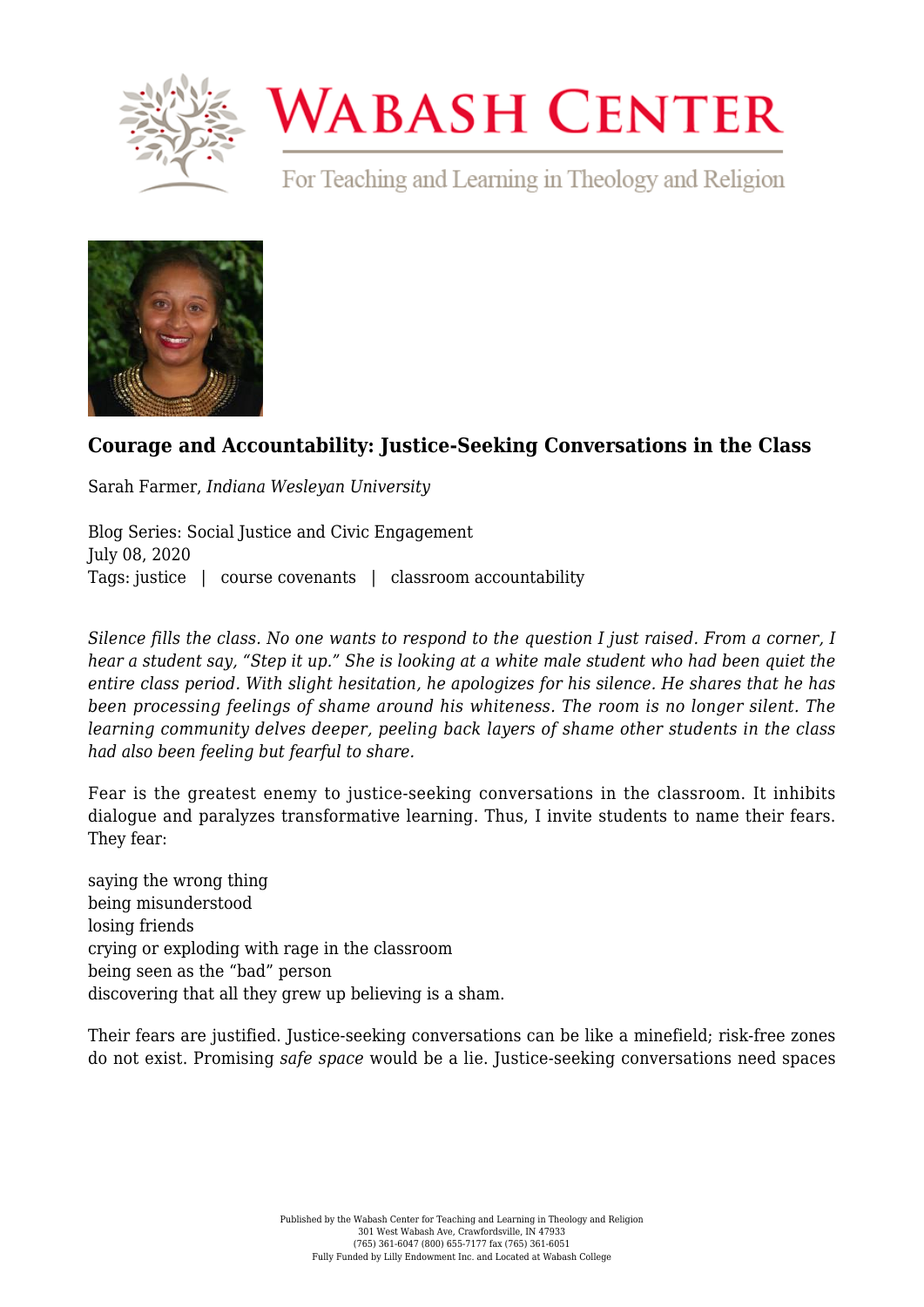where students can enact courage. Creating these spaces is one of my tasks as a professor.

To overcome fear, I invite students on a journey. I tell students that while this course will require intellectual rigor, it will also require emotional rigor. I encourage students to shed false identities and bring their authentic voice into the space. They do not have to perform "wokeness," nor does ignorance have to invoke shame.

Justice-seeking conversations challenge students at the core. Students aren't just grappling with social justice concepts theoretically; they wrestle with their very identities. I invite that wrestling in the class. I want the class to be a space where they can explore, discover, challenge, reconstruct, and dream of a better world and their participation in that world together. But each of these actions require courage. I imagine my classroom as a stage, one where students are invited to "try on" these new courageous ways of doing and being socially just.

Crafting learning covenants together is one pedagogical practice I implement in class to invite accountability and inspire courage. The learning covenant establishes how we engage one another. Emphasizing that my class is a learning *community* underscores the importance of relationships. The learning community is not just my responsibility, rather, students co-create the space and then help sustain the space through shared governance. It provides a common language of accountability. The covenant invites ownership and enables me to redistribute power to students in the classroom. I too agree to the covenant. My ultimate goal is to create a relational fabric that is thick enough to withstand the discomfort, offense, and pain that might emerge as a result of justice-seeking conversations.

When my student says "Step It Up" in the opening, she is simply enforcing the learning covenant. Yet, her speaking up and the student's response both require courage and mutual accountability. The classroom becomes a site where they can *rehearse* justice-seeking conversations in a non-hostile way.

Lines from past course covenants include:

*We won't ask others to take risks that we are not willing to take. We will show mercy rather than condemn. We won't settle for fear. We will embrace courage, unity, and humility. We give permission for ourselves to be wrong. This space is not solely for the sake of gaining knowledge. This space is designed to equip. We commit to being agents of change when we leave here.*

It takes time to craft the covenant, but my time investment intends to model the process of consensus-building and affirm the significance of making intentional decisions about how we interact with one another. I remind them that each student will have to agree to these guidelines within the learning community. Once I offer this reminder, I always have a student